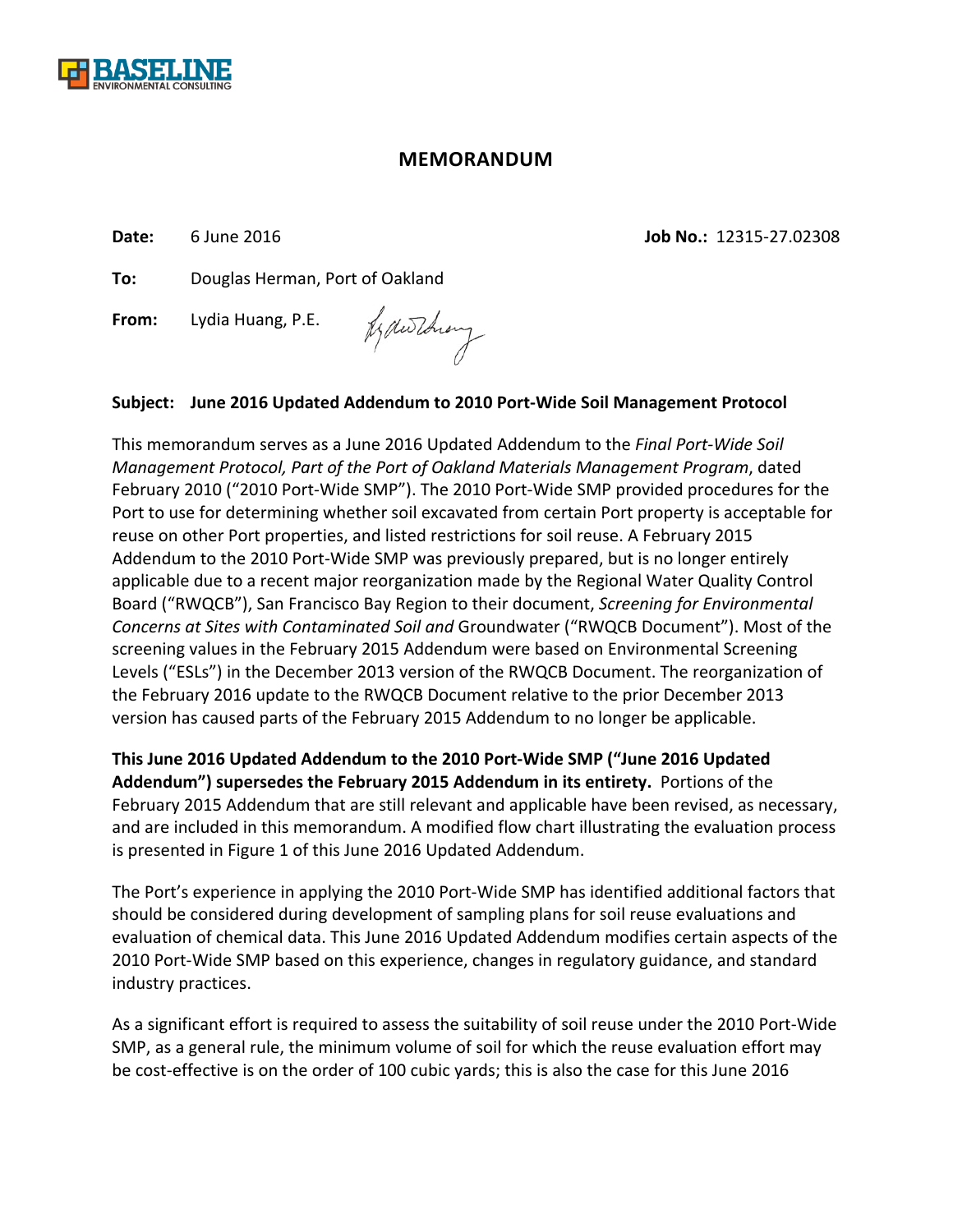

6 June 2016 Page 2

Updated Addendum. There is, however, no *de minimis* soil volume that can be reused on a different property without testing and evaluation.

### **1. UPDATED SOIL REUSE SCREENING VALUES**

Table 1 in Section 2.1 of the 2010 Port‐Wide SMP listed the Screening Values to be used for comparison against total constituent concentrations for soil reuse evaluations. All but one of the Screening Values were based on ESLs in the May 2008 version of the RWQCB Document. The exceptions were those for arsenic, which were based on background concentrations that the Port had established. The values in Table 1 of the 2010 Port‐Wide SMP were intended to be dynamic to reflect the ESLs as they are updated periodically by the RWQCB. The most recent update is revision 3 of the February 2016 RWQCB Document. The values listed in Table 1 should be updated to be consistent with the most current version of the RWQCB Document before each evaluation, as needed.

In the 2010 Port‐Wide SMP, the soil Screening Values based on ESLs were intended to be the lower of the values protective of shallows soils under a commercial/industrial land use scenario where the groundwater is not a current or potential drinking water resource, and the values protective of direct contact by construction/trench workers. These values were found in Tables B and K3 of the December 2013 RWQCB Document and were the basis of all but one of the Screening Values listed in the February 2015 Addendum to the 2010 Port‐ Wide SMP.

In the reorganized February 2016 RWQCB Document, these values are found among those presented in the "Summary of Soil ESLs" table. To maintain consistency with the 2010 Port‐ Wide SMP, Table 1 of this June 2016 Updated Addendum presents the current Soil Screening Values which are the lowest of the following four sets of values listed in the "Summary of Soil ESLs" table: (1) direct exposure human health risk levels, commercial/industrial shallow soil exposure; (2) direct exposure human health risk levels, any land use/any depth soil exposure, construction worker; (3) leaching to groundwater levels, non‐drinking water; and (4) gross contamination levels.

Note that the Screening Values for arsenic are not based on ESLs, but are based on background concentrations and remain unchanged from the 2010 Port‐Wide SMP.

## **2. SILICA GEL CLEANUP FOR EXTRACTABLE TOTAL PETROLEUM HYDROCARBON ANALYSIS**

For extractable total petroleum hydrocarbons ("TPH") (e.g., TPH as diesel and TPH as motor oil), Section 2.2.3 of the 2010 Port‐Wide SMP specified that silica gel cleanup be performed prior to analysis. However, the February 2016 *User's Guide: Derivation and Application of Environmental Screening Level* ("February 2016 ESL User Guide"), prepared by the staff of the RWQCB, contains an in‐depth discussion on the appropriateness of using silica gel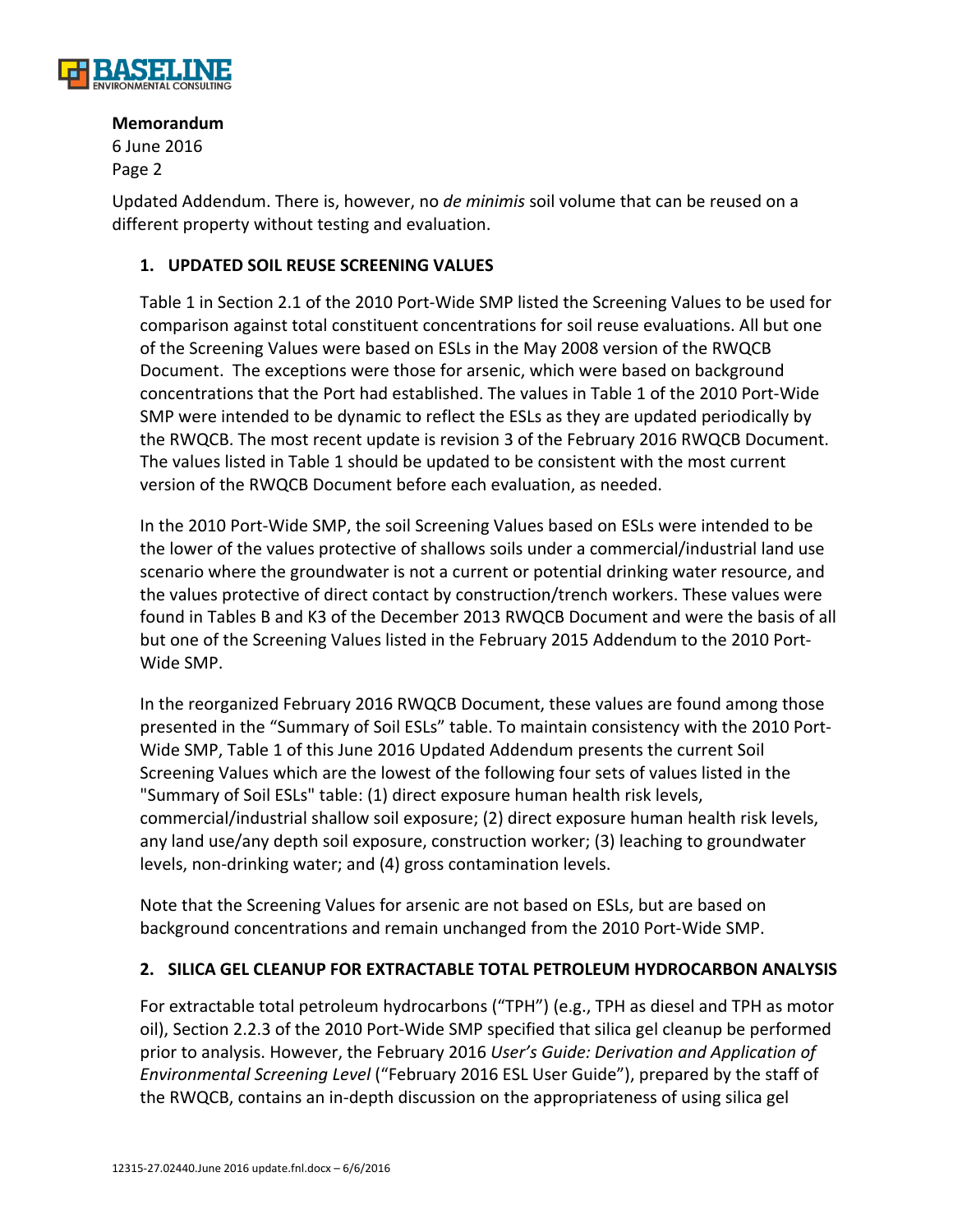

6 June 2016 Page 3

> cleanup prior to extractable TPH analysis in Section 9‐7. The February 2016 ESL User Guide states that routine use of silica gel cleanup is not appropriate because this preparation method removes polar intermediates resulting from the breakdown of petroleum hydrocarbons, if present. Silica gel cleanup came into common use as a means to remove polar compounds that were assumed to have originated from the decay of biological materials rather than from petroleum hydrocarbons. As the silica gel cleanup method removes all polar compounds regardless of origin, the February 2016 ESL User Guide states that its use should be discussed with the overseeing regulatory agency.

In response to the February 2016 ESL User Guide, this June 2016 Updated Addendum modifies the 2010 Port‐Wide SMP to require analysis of extractable TPH without silica gel cleanup, with the option of also analyzing extractable TPH with silica gel cleanup, if appropriate. In general, those cases where evidence of petroleum contamination are observed (e.g., odor, staining) during drilling and/or sampling, the extractable TPH concentrations determined without silica gel cleanup should be used for comparison against Screening Values.

However, if no evidence of petroleum contamination is observed during drilling and/or sampling, then the option of analyzing for extractable TPH with silica gel cleanup could be considered. Additional lines of evidence to demonstrate that the polar compounds removed by silica gel cleanup are of biological origin can include collecting samples outside of petroleum‐impacted areas in up‐ or cross‐gradient directions with similar vegetative and hydrologic settings. If it is the opinion of the professional engineer or geologist in charge, based on consideration of all available information, that the polar compounds that would be removed by silica gel cleanup are not of petroleum origin, then extractable TPH analysis with silica gel cleanup could be performed. In this case, the extractable TPH concentrations quantified with silica gel cleanup could be used for comparison against Screening Values.

## **3. SYNTHETICAL PRECIPITATION LEACHING PROCEDURE ("SPLP") EXTRACTION**

In situations where the representative total constituent concentration(s) exceeds the soil Screening Value, Section 2.2.5 of the 2010 Port‐Wide SMP provides the option of determining the leachable concentration using the SPLP extraction method and comparing the soluble concentration against the ESL protective of groundwater. The purpose of the SPLP extraction procedure is to determine the amount of a constituent that could leach from a material and become mobile in groundwater or surface water, and is intended to simulate precipitation percolating through a material under ambient conditions.

The 2010 Port‐Wide SMP does not limit which constituents can be further evaluated using leachable concentrations determined using SPLP extraction. To better align with the rationale for the SPLP extraction method, this June 2016 Updated Addendum modifies the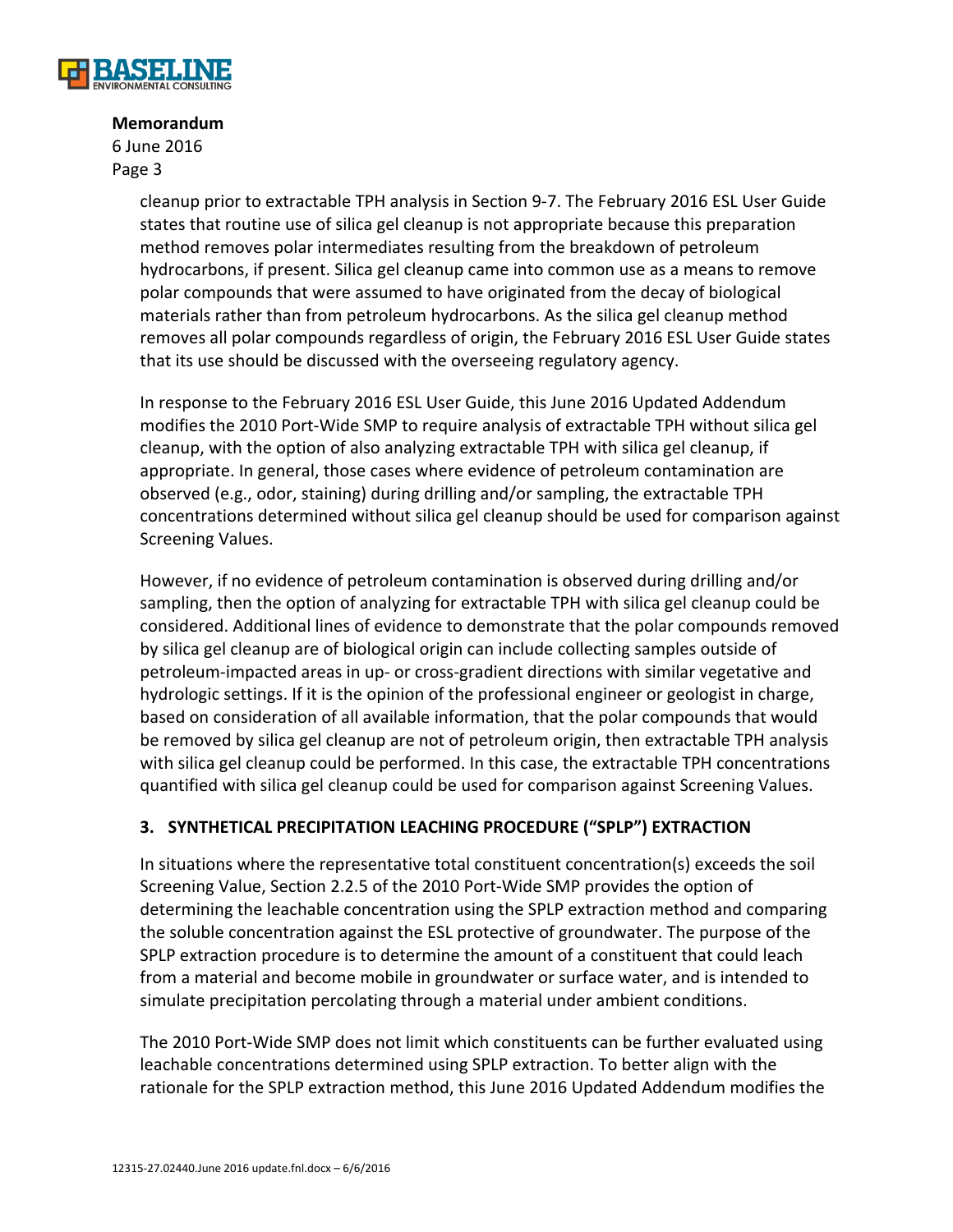

6 June 2016 Page 4

> 2010 Port‐Wide SMP to limit the constituents for which the SPLP evaluation is an option to only those constituents for which the Screening Value for the total soil concentration is based on groundwater protection of a nondrinking water source, as indicated by "Leaching" as the basis of screening value column in the attached Table 1. The Screening Values for soluble concentrations determined using SPLP extraction listed in Table 1 are the lowest of the following six values listed in the "Summary of Groundwater ESLs" table in the February 2016 RWQCB Document: (1) aquatic habitat goal levels ‐ fresh water ecotox; (2) aquatic habitat goal levels ‐ saltwater ecotox; and (3) aquatic habitat goal levels ‐ seafood ingestion human health; (4) groundwater vapor intrusion human health risk levels, shallow groundwater, commercial/industrial; (5) gross contamination levels; and (6) odor nuisance levels, non‐drinking water.

These considerations are incorporated into Figure 1 of this June 2016 Updated Addendum which provides a flow chart of the overall evaluation process.

## **4. NUMBER OF SAMPLES NEEDED FOR STATISTICAL EVALUATION**

Section 2.2.4 of the 2010 Port‐Wide SMP specifies the minimum numbers of samples needed to characterize soil considered for reuse depending on the anticipated volume, with a *minimum of four samples regardless of volume*. The frequency is based on the Department of Toxic Substances Control's *Information Advisory for Clean Imported Fill Material*, dated October 2001. Section 2.2.5 of the 2010 Port‐Wide SMP provides the option of calculating the upper confidence limit of the mean ("UCL"), a statistically based representative concentration, if one or more of the reported concentrations for a constituent exceed the hazardous waste or reuse screening threshold.

While it is mathematically possible to calculate UCLs with only a few sample results, concentrations from four samples are generally insufficient for calculating credible UCLs. The user guide for statistical software package ProUCL (version 5.0), available from the U.S. Environmental Protection Agency, recommends no fewer than ten data points for calculating statistical estimates of representative concentrations.

If insufficient sample results are available and/or a meaningful UCL cannot be calculated, then the concentration for every sample has to be below the Screening Value being used for comparison. Therefore, in developing a sampling plan, it may be beneficial to collect a greater number of samples than that specified in the 2010 Port‐Wide SMP and initially place some samples on hold, in case more data points are needed for statistically calculations. For example, if the total volume of soil being considered for reuse is 1,000 cubic yards, which requires only four samples per Section 2.2.4, one may consider collecting ten samples and initially placing six samples on hold at the laboratory. If one or more concentrations of a particular constituent exceed a threshold and a representative UCL needs to be calculated,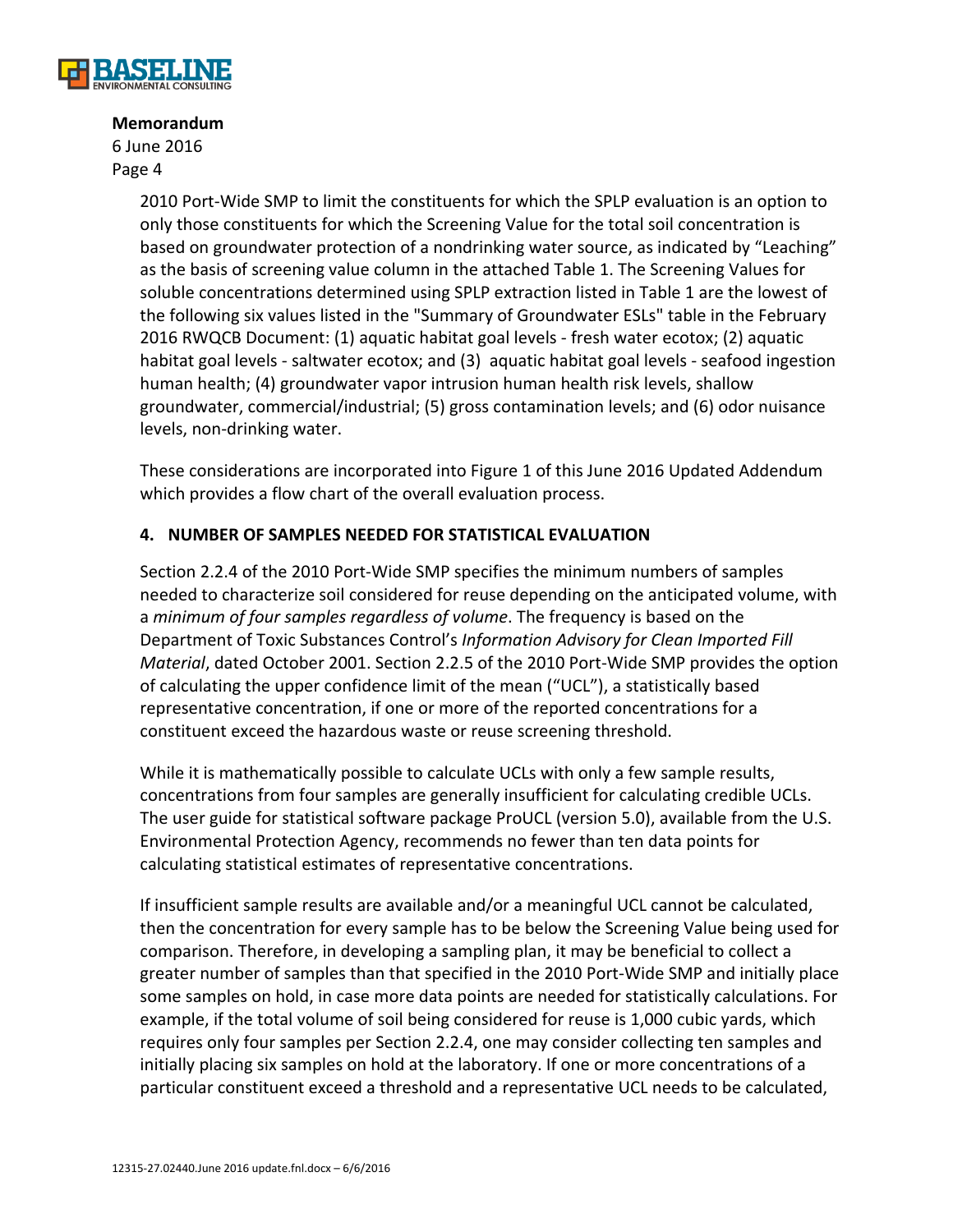

6 June 2016 Page 5

> then the samples initially placed on hold could be analyzed for that constituent (while being cognizant of the holding time).

These considerations are incorporated on Figure 1 of this June 2016 Updated Addendum.

## **5. NUMBER OF SAMPLES CONSIDERATIONS FOR HETEROGENEOUS CONTAMINATION**

Section 2.2.4 of the 2010 Port‐Wide SMP specifies that soils to be considered for reuse may be sampled in-situ or from stockpiles, but that different soil types (e.g., fill, native Young Bay Mud) should be segregated and sampled separately. In addition, soils from areas suspected of being contaminated because of known nearby sources should be further segregated and sampled. Each type of segregated soil needs to have the required number of samples for evaluating its suitability for reuse.

There have been some instances where isolated in‐situ samples contained constituent concentrations significantly above Screening Values while other samples in the same segregated soil type had low concentrations. Depending on the spatial distribution of the samples with elevated and low concentrations, it may be possible to isolate the area(s) of contaminated soil, and evaluate the soil from the remaining area where the collected samples contained low constituent concentrations for reuse. The main constraints for using this approach are that there needs to adequate number of samples to characterize the truncated soil volume being evaluated for reuse, and there needs to be data to support the boundary of soil potentially considered for reuse. Similar considerations apply if sampling is conducted from stockpiled soils.

There is often no prior information to indicate that such conditions may be encountered and isolated contamination would only be revealed during drilling and sampling activities. In developing a sampling plan, it may be beneficial to include a contingency for additional sampling to respond to heterogeneous contamination that may be encountered in the field.

#### **6. UPDATE TO APPENDICES B AND C**

Appendix B of the 2010 Port‐Wide SMP was a fact sheet for the statistical software package ProUCL, version 4.0. The software can be used to calculates the statistics of a data set and UCLs using multiple parametric and nonparametric methods, and is able to handle data sets with some non-detect results. The software is periodically updated and the current version is 5.0. The fact sheet for version 5.0 is provided in the attached "Updated Appendix B". The software and user guide can be downloaded using the following URL:

http://www.epa.gov/osp/hstl/tsc/software.htm#about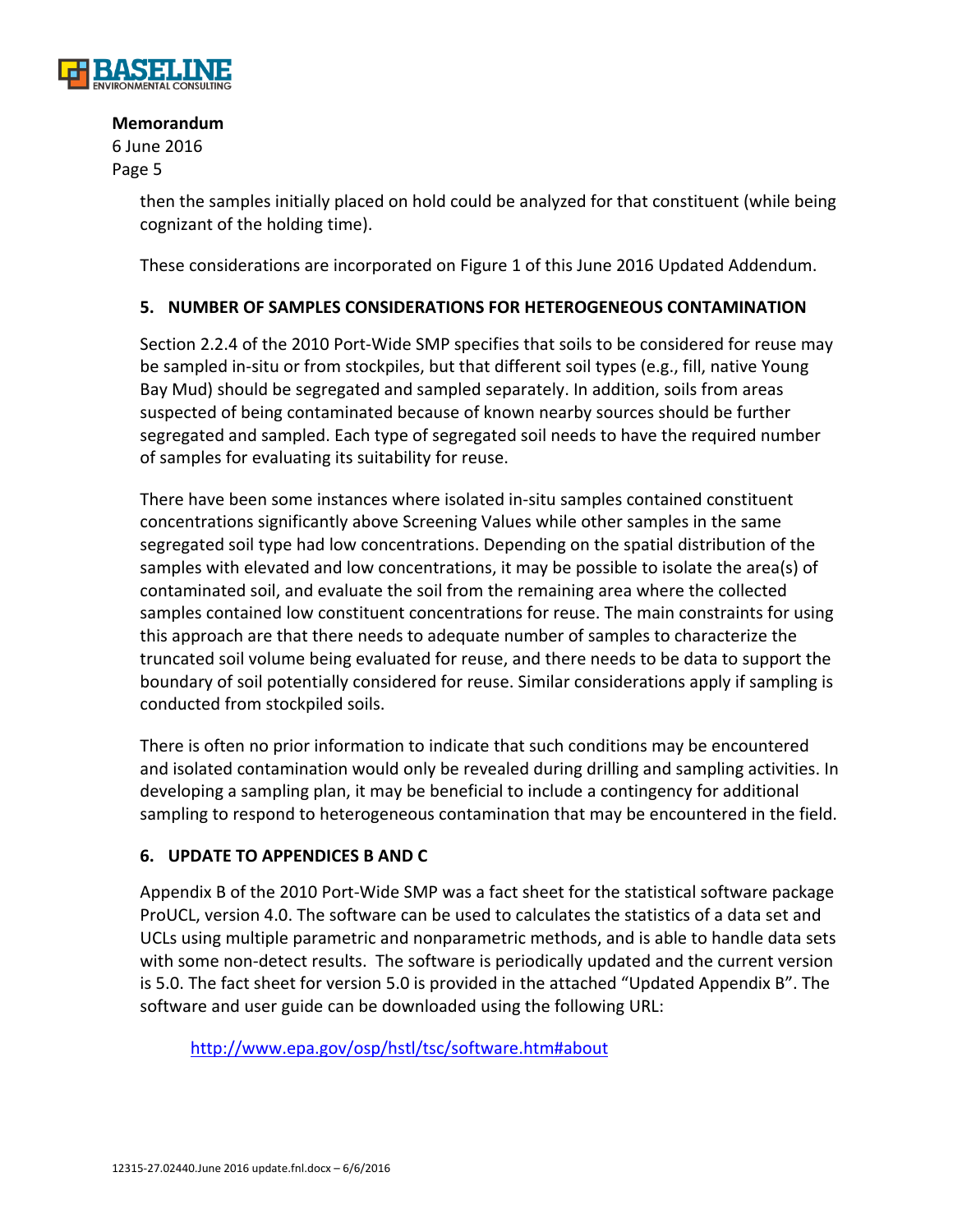

6 June 2016 Page 6

> Appendix C of the 2010 Port‐Wide SMP provided a list of Port‐owned sites with regulatory constraints and/or institutional controls. The list was updated in February 2015 and is provided in the attached "Updated Appendix C".

#### **Attachments:**

Table 1: Updated Screening Values for Soil Reuse Evaluation Figure 1: Updated Decision Flowchart for Soil Reuse Evaluation Updated Appendix B Updated Appendix C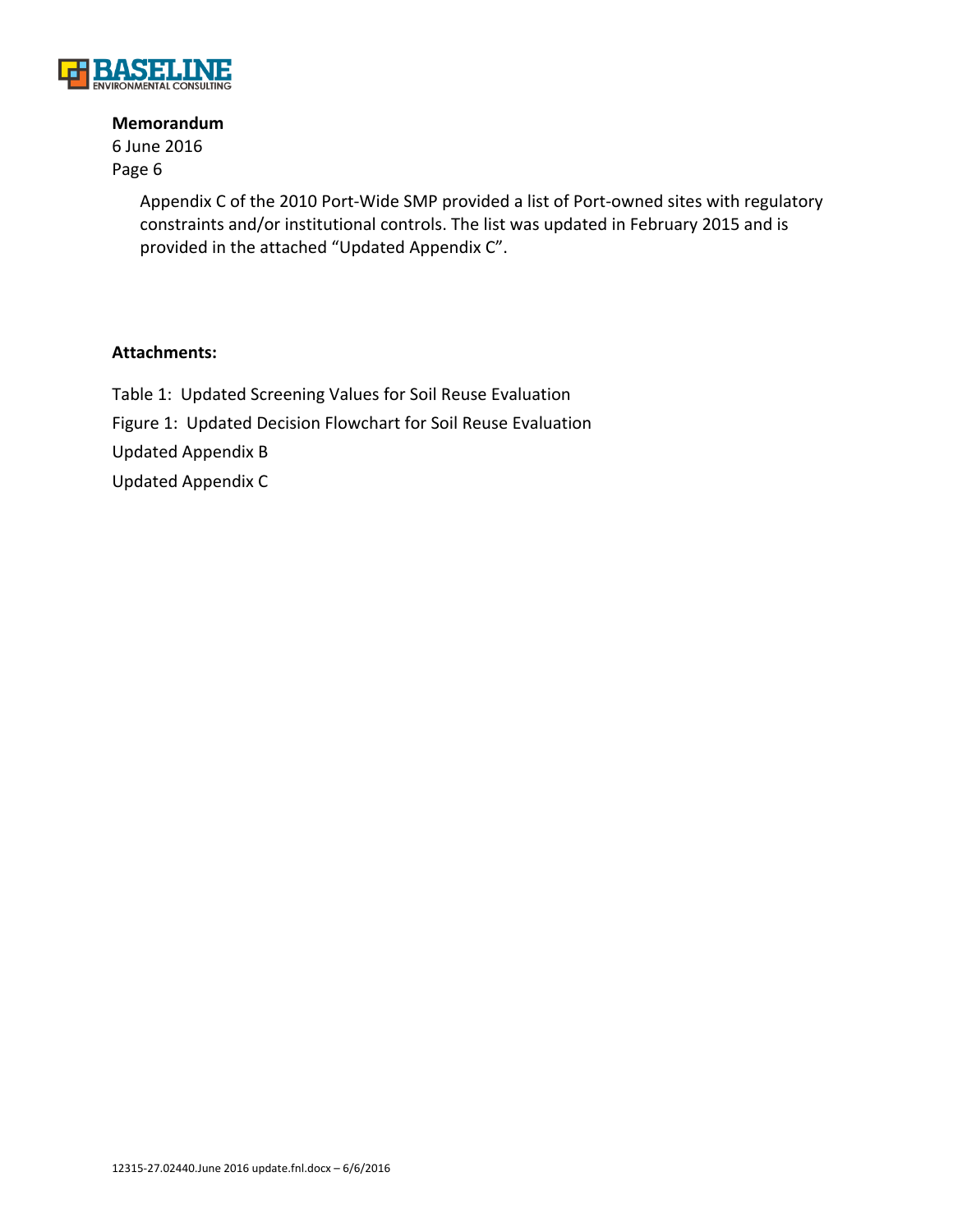#### **June 2016 Updated Addendum to the 2010 Port‐Wide Soil Management Protrocol**

(screening values updated to revision 3 of the February 2016 RWQCB Document)

|                             |                    |                           |                        | <b>Screening</b>         |
|-----------------------------|--------------------|---------------------------|------------------------|--------------------------|
|                             | Port-Wide          |                           |                        | <b>Value for</b>         |
|                             | <b>SMP Soil</b>    |                           | <b>SPLP</b>            | Soluble                  |
|                             | <b>Screening</b>   | <b>Basis of Port-Wide</b> | <b>Extraction</b>      | Concentration            |
|                             | Value <sup>1</sup> | <b>SMP Soil Screening</b> | Option                 | using SPLP               |
|                             | (mg/kg)            | Value <sup>2</sup>        | Available <sup>3</sup> | $(\mu$ g/L) <sup>4</sup> |
| Antimony                    | $1.4E + 02$        | <b>CW</b>                 | No                     | --                       |
| Arsenic <sup>5</sup>        | 16.4/5.6           | Background                | No                     | --                       |
| <b>Barium</b>               | $3.0E + 03$        | <b>CW</b>                 | No                     | $\overline{\phantom{0}}$ |
| Beryllium                   | $4.2E + 01$        | <b>CW</b>                 | <b>No</b>              | $\overline{\phantom{a}}$ |
| Cadmium (soil)              | $4.3E + 01$        | CW                        | <b>No</b>              | --                       |
| Chromium III                | $5.3E + 05$        | <b>CW</b>                 | No                     | $\overline{\phantom{a}}$ |
| Chromium VI                 | $2.8E + 00$        | <b>CW</b>                 | No                     | $\overline{\phantom{0}}$ |
| Cobalt                      | $2.8E + 01$        | <b>CW</b>                 | <b>No</b>              | $\overline{\phantom{a}}$ |
| Copper                      | $1.4E + 04$        | <b>CW</b>                 | No                     | --                       |
| Lead                        | $1.6E + 02$        | CW                        | <b>No</b>              | $\overline{\phantom{a}}$ |
| Mercury (elemental)         | $4.4E + 01$        | <b>CW</b>                 | No                     | $\overline{\phantom{a}}$ |
| Molybdenum                  | $1.8E + 03$        | <b>CW</b>                 | <b>No</b>              | --                       |
| Nickel                      | 8.6E+01            | <b>CW</b>                 | No                     | --                       |
| Selenium                    | $1.7E + 03$        | <b>CW</b>                 | <b>No</b>              | --                       |
| Silver                      | $1.8E + 03$        | CW                        | <b>No</b>              | $-$                      |
| Thallium                    | $3.5E + 00$        | <b>CW</b>                 | <b>No</b>              | $-$                      |
| Vanadium                    | $4.7E + 02$        | <b>CW</b>                 | <b>No</b>              | --                       |
| Zinc                        | $1.1E + 05$        | <b>CW</b>                 | No                     | --                       |
| TPH gasoline                | $1.0E + 03$        | Gross Cont.               | No                     | $\overline{\phantom{0}}$ |
| <b>TPH diesel</b>           | 8.8E+02            | <b>CW</b>                 | <b>No</b>              | $\overline{a}$           |
| TPH motor oil               | $5.1E + 03$        | Gross Cont.               | <b>No</b>              | $-$                      |
| TPH Stoddard solvent        | $6.3E + 02$        | <b>CW</b>                 | No                     | --                       |
| Benzene                     | 4.9E-02            | Leaching                  | Yes                    | $9.7E + 00$              |
| Ethylbenzene                | $1.4E + 00$        | Leaching                  | Yes                    | $4.3E + 01$              |
| Toluene                     | $9.3E + 00$        | Leaching                  | Yes                    | $1.3E + 02$              |
| Xylenes                     | $1.1E + 01$        | Leaching                  | Yes                    | $1.0E + 02$              |
| 1,1,1,2-Tetrachloroethane   | $1.6E + 01$        | Leaching                  | Yes                    | $9.3E + 02$              |
| 1,1,1-Trichloroethane       | 7.8E+00            | Leaching                  | Yes                    | $6.2E + 01$              |
| 1,1,2,2-Tetrachloroethane   | $2.3E + 00$        | C/I Shallow               | No                     |                          |
| 1,1,2-Trichloroethane       | $4.2E + 00$        | C/I Shallow               | No                     |                          |
| 1,1-Dichloroethane          | 8.1E-01            | Leaching                  | Yes                    | $4.7E + 01$              |
| 1,1-Dichloroethene          | $4.3E + 00$        | Leaching                  | Yes                    | $3.2E + 00$              |
| 1,2,4-Trichlorobenzene      | 7.6E+00            | Leaching                  | Yes                    | $2.5E + 01$              |
| 1,2-dibromo-3-chloropropane | $7.2E-02$          | C/I Shallow               | No                     |                          |
| 1,2-Dibromoethane           | 5.7E-03            | Leaching                  | Yes                    | $7.4E + 00$              |
| 1,2-Dichlorobenzene         | $1.6E + 00$        | Leaching                  | Yes                    | $1.4E + 01$              |
| 1,2-Dichloroethane          | 5.4E-02            | Leaching                  | Yes                    | $5.3E + 01$              |
| 1,2-Dichloropropane         | 1.9E-01            | Leaching                  | Yes                    | 3.9E+01                  |
| 1,3-Dichlorobenzene         | 7.4E+00            | Leaching                  | Yes                    | $6.5E + 01$              |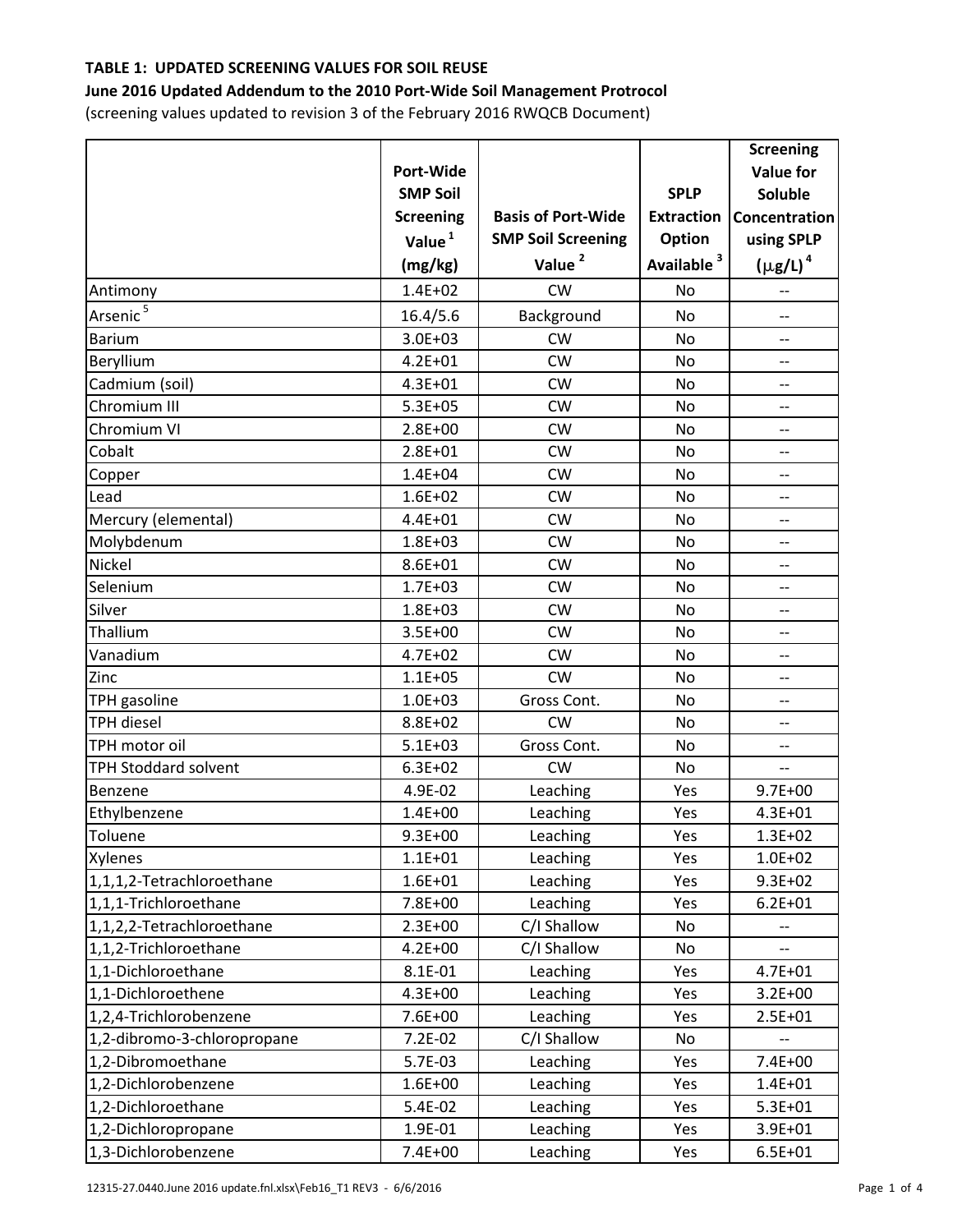#### **June 2016 Updated Addendum to the 2010 Port‐Wide Soil Management Protrocol**

(screening values updated to revision 3 of the February 2016 RWQCB Document)

|                                    |                    |                           |                        | <b>Screening</b>         |
|------------------------------------|--------------------|---------------------------|------------------------|--------------------------|
|                                    | <b>Port-Wide</b>   |                           |                        | <b>Value for</b>         |
|                                    | <b>SMP Soil</b>    |                           | <b>SPLP</b>            | Soluble                  |
|                                    | <b>Screening</b>   | <b>Basis of Port-Wide</b> | <b>Extraction</b>      | <b>Concentration</b>     |
|                                    | Value <sup>1</sup> | <b>SMP Soil Screening</b> | Option                 | using SPLP               |
|                                    | (mg/kg)            | Value <sup>2</sup>        | Available <sup>3</sup> | $(\mu$ g/L) <sup>4</sup> |
| 1,3-Dichloropropene                | 4.4E-01            | Leaching                  | Yes                    | 3.3E+01                  |
| 1,4-Dichlorobenzene                | $1.4E + 00$        | Leaching                  | Yes                    | $1.5E + 01$              |
| Acetone                            | 5.0E-01            | Leaching                  | Yes                    | $1.5E + 03$              |
| Bromodichloromethane               | $2.3E + 00$        | C/I Shallow               | No                     |                          |
| Bromoform (Tribromomethane)        | $2.4E + 01$        | Leaching                  | Yes                    | $3.6E + 02$              |
| Bromomethane                       | $1.5E + 00$        | Leaching                  | Yes                    | $1.6E + 02$              |
| Carbon tetrachloride               | 4.8E-02            | Leaching                  | Yes                    | 1.9E+00                  |
| Chlorobenzene                      | $1.5E + 00$        | Leaching                  | Yes                    | $2.5E + 01$              |
| Chloroethane                       | $1.1E + 01$        | Leaching                  | Yes                    | $1.6E + 02$              |
| Chloroform                         | 6.8E-02            | Leaching                  | Yes                    | $2.0E + 01$              |
| Chloromethane                      | $6.8E + 01$        | Leaching                  | Yes                    | $1.1E + 03$              |
| cis-1,2-Dichloroethene             | $3.5E + 00$        | Leaching                  | Yes                    | $5.9E + 02$              |
| Dibromochloromethane               | 3.9E+01            | C/I Shallow               | <b>No</b>              |                          |
| Hexachlorobenzene                  | $1.5E + 00$        | C/I Shallow               | No                     |                          |
| Hexachlorobutadiene                | $1.6E + 01$        | Leaching                  | Yes                    | $3.2E + 00$              |
| Methyl ethyl ketone                | $1.3E + 01$        | Leaching                  | Yes                    | $1.4E + 04$              |
| Methyl isobutyl ketone             | 3.9E+00            | Leaching                  | Yes                    | $1.7E + 02$              |
| Methyl tertiary butyl ether (MTBE) | 8.4E-01            | Leaching                  | Yes                    | $1.8E + 02$              |
| Methylene chloride                 | 7.3E-01            | Leaching                  | Yes                    | $4.2E + 02$              |
| Styrene                            | $1.6E + 01$        | Leaching                  | Yes                    | $1.1E + 02$              |
| tert-Butyl alcohol                 | $1.1E + 02$        | Leaching                  | Yes                    | $1.8E + 04$              |
| Tetrachloroethene                  | 4.2E-01            | Leaching                  | Yes                    | 8.9E+00                  |
| trans-1,2-Dichloroethene           | 3.9E+01            | Leaching                  | Yes                    | $5.9E + 02$              |
| Trichloroethene                    | 5.1E-01            | Leaching                  | Yes                    | 4.9E+01                  |
| Vinyl chloride                     | 1.0E-02            | Leaching                  | Yes                    | 5.3E-01                  |
| Acenaphthene                       | $1.9E + 01$        | Leaching                  | Yes                    | $2.3E + 01$              |
| Acenaphthylene                     | $1.3E + 01$        | Leaching                  | Yes                    | $3.0E + 01$              |
| Anthracene                         | 2.8E+00            | Leaching                  | Yes                    | 7.3E-01                  |
| Benzo(a)anthracene                 | 2.9E+00            | C/I Shallow               | No                     |                          |
| Benzo(a)pyrene                     | 2.9E-01            | C/I Shallow               | No                     | --                       |
| Benzo(b)fluoranthene               | 2.9E+00            | C/I Shallow               | No                     | --                       |
| Benzo(g,h,i)perylene               | 2.5E+00            | Gross Cont.               | No                     | --                       |
| Benzo(k)fluoranthene               | $2.6E + 00$        | Gross Cont.               | No                     | --                       |
| Chrysene                           | 3.8E+00            | Gross Cont.               | No                     | --                       |
| Dibenz(a,h)anthracene              | 2.9E-01            | C/I Shallow               | No                     | --                       |
| Fluoranthene                       | $6.0E + 01$        | Leaching/Gross Cont.      | No                     |                          |
| Fluorene                           | 8.9E+00            | Leaching                  | Yes                    | $3.9E + 00$              |
| Indeno(1,2,3-c,d)pyrene            | 2.9E+00            | C/I Shallow               | No                     |                          |
| Naphthalene                        | 3.9E+00            | Leaching                  | Yes                    | $2.4E + 01$              |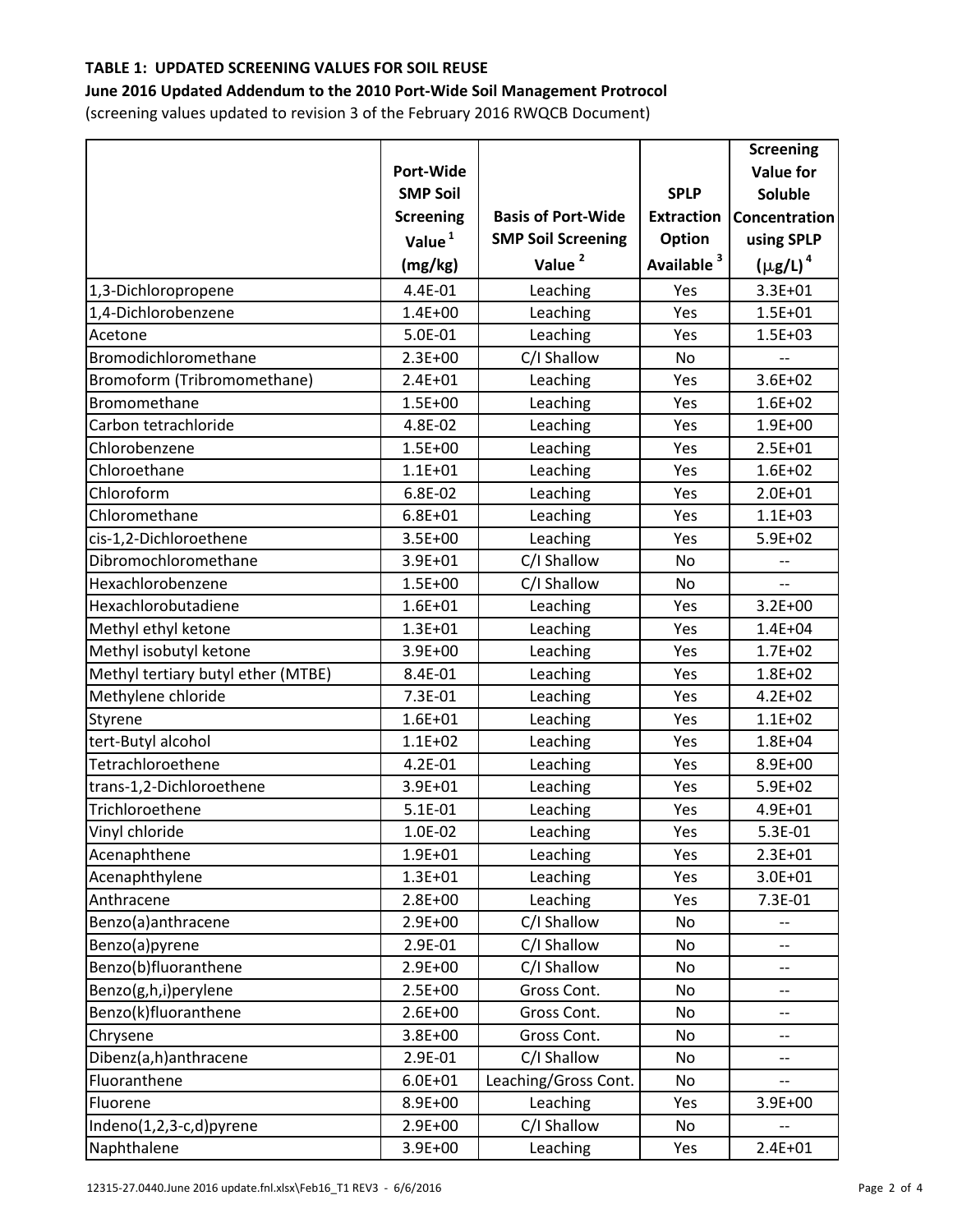#### **June 2016 Updated Addendum to the 2010 Port‐Wide Soil Management Protrocol**

(screening values updated to revision 3 of the February 2016 RWQCB Document)

|                                       |                    |                           |                        | <b>Screening</b>         |
|---------------------------------------|--------------------|---------------------------|------------------------|--------------------------|
|                                       | Port-Wide          |                           |                        | <b>Value for</b>         |
|                                       | <b>SMP Soil</b>    |                           | <b>SPLP</b>            | Soluble                  |
|                                       | <b>Screening</b>   | <b>Basis of Port-Wide</b> | <b>Extraction</b>      | Concentration            |
|                                       | Value <sup>1</sup> | <b>SMP Soil Screening</b> | Option                 | using SPLP               |
|                                       | (mg/kg)            | Value <sup>2</sup>        | Available <sup>3</sup> | $(\mu$ g/L) <sup>4</sup> |
| Phenanthrene                          | $1.1E + 01$        | Leaching                  | Yes                    | $4.6E + 00$              |
| Pyrene                                | 8.5E+01            | Leaching/Gross Cont.      | <b>No</b>              |                          |
| 1,1-Biphenyl                          | $6.5E + 00$        | Leaching                  | Yes                    | $5.0E + 00$              |
| 1,4-Dioxane                           | $3.0E + 01$        | Leaching                  | Yes                    | $5.0E + 04$              |
| 2,4,5-Trichlorophenol                 | 1.8E-01            | Leaching                  | Yes                    | $1.1E + 01$              |
| 2,4,6-Trichlorophenol                 | $4.7E + 01$        | C/I Shallow               | No                     |                          |
| 2,4-Dichlorophenol                    | $3.0E + 00$        | Leaching                  | Yes                    | $3.0E + 00$              |
| 2,4-Dimethylphenol                    | 7.4E-01            | Leaching                  | Yes                    | $1.1E + 02$              |
| 2,4-Dinitrophenol                     | $2.1E-01$          | Leaching                  | Yes                    | $7.5E + 01$              |
| 2,4-Dinitrotoluene                    | 8.6E-01            | Leaching                  | Yes                    | $9.1E + 00$              |
| 2-Chlorophenol                        | 1.2E-01            | Leaching                  | Yes                    | $1.8E + 00$              |
| 2-Methylnaphthalene                   | 2.5E-01            | Leaching                  | Yes                    | $2.1E + 00$              |
| 3,3-Dichlorobenzidine                 | $2.7E + 00$        | C/I Shallow               | No                     | --                       |
| Bis(2-chloroethyl) ether              | 5.3E-01            | C/I Shallow               | No                     | $\overline{\phantom{0}}$ |
| Bis(2-chloroisopropyl) ether          | 6.6E-01            | Leaching                  | Yes                    | $6.1E + 01$              |
| Bis(2-ethylhexyl) phthalate           | $1.6E + 02$        | C/I Shallow               | <b>No</b>              | --                       |
| Diethyl phthalate                     | 3.5E-02            | Leaching                  | Yes                    | $1.5E + 00$              |
| Dimethyl phthalate                    | 3.5E-02            | Leaching                  | Yes                    | $1.5E + 00$              |
| Hexachloroethane                      | $4.1E + 01$        | Leaching                  | Yes                    | 8.9E+00                  |
| p-Chloroaniline                       | 5.3E-02            | Leaching                  | Yes                    | $5.0E + 00$              |
| Pentachlorophenol                     | $4.0E + 00$        | C/I Shallow               | No                     | $\overline{\phantom{a}}$ |
| Perchlorate                           | $2.5E + 02$        | <b>CW</b>                 | No                     | $\overline{a}$           |
| Phenol                                | 8.8E+00            | Leaching                  | Yes                    | $5.8E + 02$              |
| Polychlorinated biphenyls (PCBs)      | $1.0E + 00$        | C/I Shallow               | No                     |                          |
| Aldrin                                | 1.6E-01            | C/I Shallow               | No                     | $\qquad \qquad -$        |
| Chlordane                             | $2.2E + 00$        | C/I Shallow               | No                     | $\qquad \qquad -$        |
| Dichlorodiphenyldichloroethane (DDD)  | $1.2E + 01$        | C/I Shallow               | No                     | --                       |
| Dichlorodiphenyldichloroethene (DDE)  | 8.5E+00            | C/I Shallow               | No                     | --                       |
| Dichlorodiphenyltrichloroethane (DDT) | 4.3E+00            | Leaching/Gross Cont.      | No                     | $\overline{a}$           |
| Dieldrin                              | 2.3E-03            | Leaching                  | Yes                    | 1.4E-04                  |
| Endosulfan                            | 4.6E-03            | Leaching                  | Yes                    | 8.7E-03                  |
| Endrin                                | 6.5E-04            | Leaching                  | Yes                    | 2.3E-03                  |
| g-Hexachlorocyclohexane (Lindane)     | 9.8E-03            | Leaching                  | Yes                    | 1.6E-02                  |
| Heptachlor                            | 1.3E-02            | Leaching                  | Yes                    | $2.1E-04$                |
| Heptachlor epoxide                    | 1.4E-02            | Leaching                  | Yes                    | 1.1E-04                  |
| Methoxychlor                          | $1.9E + 01$        | Leaching/Gross Cont.      | No                     |                          |
| Toxaphene                             | 4.2E-04            | Leaching                  | Yes                    | 2.0E-04                  |
| Boron                                 | 4.5E+04            | CW                        | No                     |                          |
| Cyanide                               | 3.6E-03            | Leaching                  | Yes                    | $1.0E + 00$              |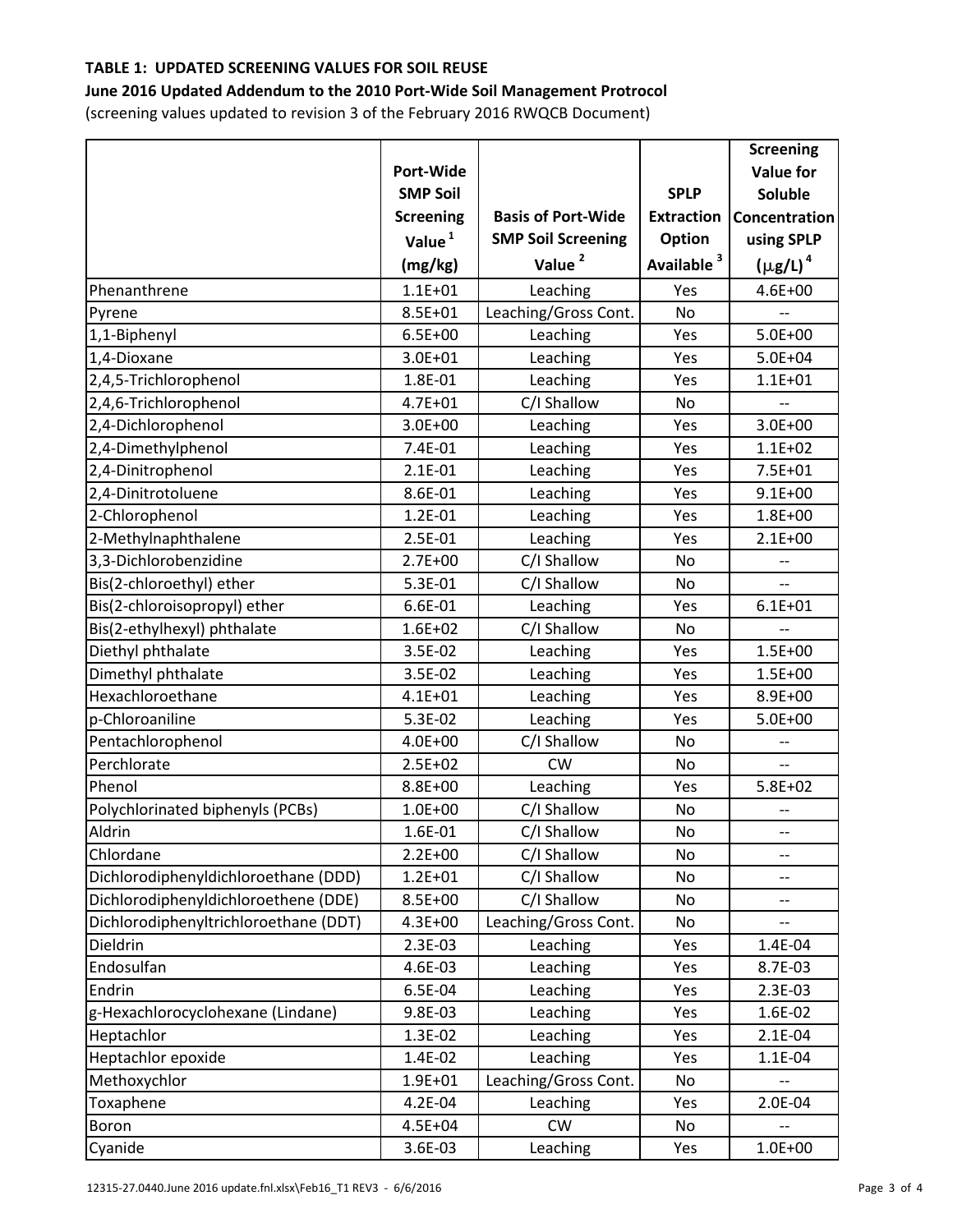#### **June 2016 Updated Addendum to the 2010 Port‐Wide Soil Management Protrocol**

(screening values updated to revision 3 of the February 2016 RWQCB Document)

|                       |                    |                           |                        | <b>Screening</b>                  |
|-----------------------|--------------------|---------------------------|------------------------|-----------------------------------|
|                       | Port-Wide          |                           |                        | <b>Value for</b>                  |
|                       | <b>SMP Soil</b>    |                           | <b>SPLP</b>            | Soluble                           |
|                       | <b>Screening</b>   | <b>Basis of Port-Wide</b> |                        | <b>Extraction   Concentration</b> |
|                       | Value <sup>1</sup> | <b>SMP Soil Screening</b> | Option                 | using SPLP                        |
|                       | (mg/kg)            | Value <sup>2</sup>        | Available <sup>3</sup> | $(\mu$ g/L) <sup>4</sup>          |
| Dioxin (2,3,7,8-TCDD) | $2.2E-05$          | C/I Shallow               | No.                    |                                   |
| Methyl mercury        | $1.9E + 01$        | <b>CW</b>                 | No.                    |                                   |

#### **Notes:**

SMP = Soil Management Plan.

ESL = Environmental Screening Level. Values listed in this table are based on ESLs in the February 2016 update (revision 3) of Screening for Environmental Concerns at Sites with Contaminated Soil and Groundwater, California Regional Water Quality Control Board ("RWQCB"), San Francisco Bay Region. Screening values listed in this table that are based on ESLs need to be updated to reflect the values in the latest version of the document from the RWQCB before applying the SMP to a new project.

SPLP = Synthtic Precipitation Leaching Procedure.

mg/kg = milligram per kilogram.

 $\mu$ g/L = micrograms per liter.

 $1$  Port-wide SMP Soil Screening Values are the lowest of the following four values listed in the "Summary of Soil ESLs" table: (1) direct exposure human health risk levels, commercial/industrial shallow soil exposure; (2) direct exposure human health risk levels, any land use/any depth soil exposure, construction worker; (3) leaching to groundwater levels, non-drinking water; and (4) gross contamination.

<sup>2</sup> **C/I Shallow** = Port‐wide SMP Soil Screening Value is based on "Summary of Soil ESLs" table for direct exposure human health risk levels for commercial/industrial shallow soil exposure.

 **CW** = Port‐wide SMP Soil Screening Value is based on "Summary of Soil ESLs" table for direct exposure human health risk levels for any land use/any depth soil exposure for construction worker.

 **Leaching** = Port‐wide SMP Soil Screening Value is based on "Summary of Soil ESLs" table for leaching to groundwater for non‐drinking water.

 **Gross Cont**. = Port‐wide SMP Soil Screening Value is based on "Summary of Soil ESLs" table for gross contamination.

 **Background** = Background arsenic concentrations established for the Port area (see 2010 Port‐Wide SMP).

<sup>3</sup> SPLP Extraction Option is available for those compounds where the Port-wide SMP Soil Screening Value is based on leaching to groundwater for non-drinking water.

 $4$  SPLP screening values for soluble concentrations are the lowest of the following six values listed in the "Summary of Groundwater ESLs" table: (1) aquatic habitat goal levels ‐ fresh water ecotox; (2) aquatic habitat goal levels - saltwater ecotox; and (3) aquatic habitat goal levels - seafood ingestion human health; (4) groundwater vapor intrusion human health risk levels, shallow groundwater,

commercial/industrial; (5) gross contamination levels; and (6) odor nuisance levels, non‐drinking water.

 $5$  There are two separate screening values for arsenic. The Screening Value for arsenic in fill soils is 16.4 mg/kg, and the Screening Value for native soils is 5.6 mg/kg.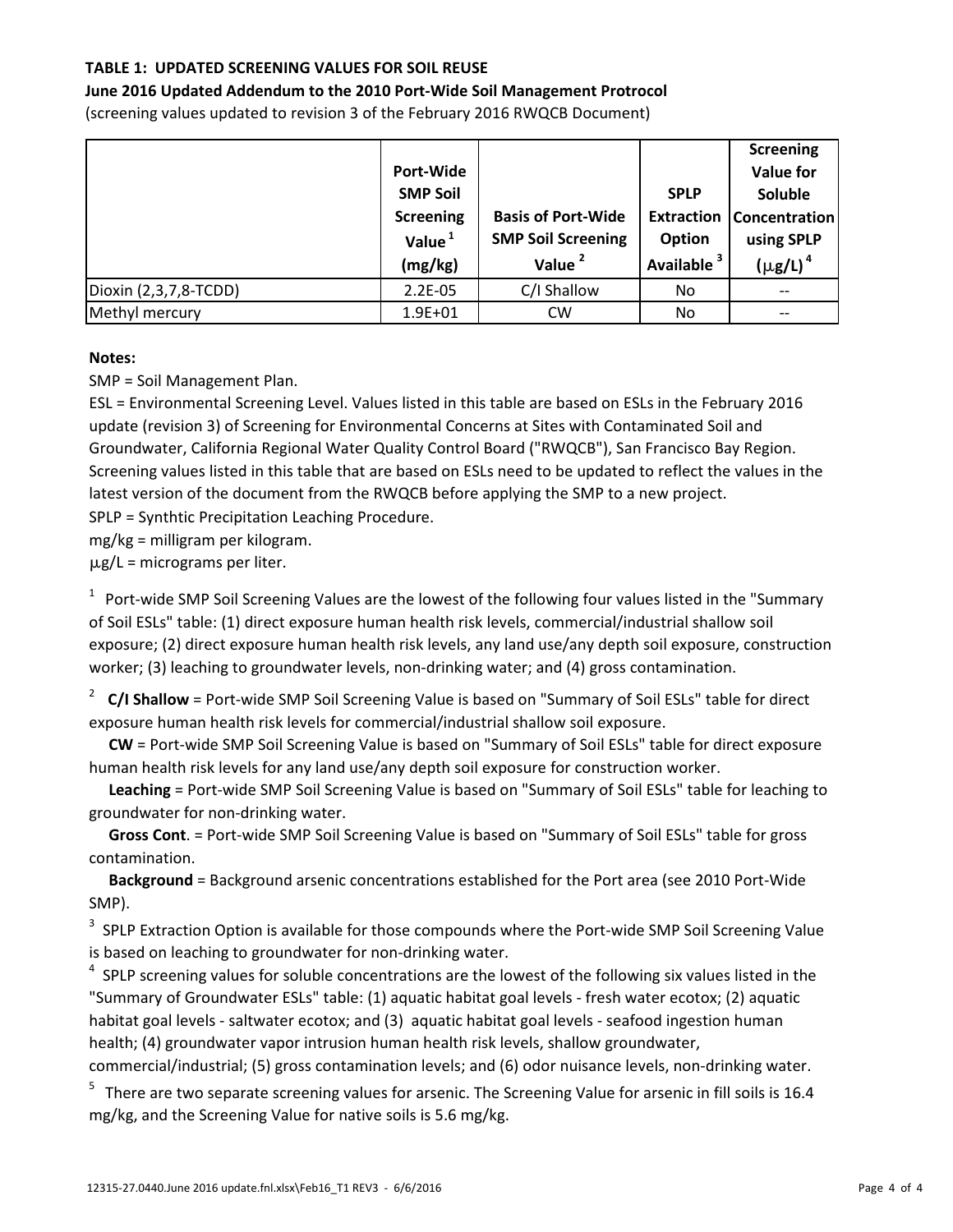A determination that the soil considered for reuse is not a hazardous waste should be made before conducting the evaluation illustrated in this flow chart. Soil Screening Values are listed in Table 1 of the June 2016 Updated Addendum, which should be updated to reflect current ESLs when an evaluation is conducted.



Notes:

# **UPDATED DECISION FLOWCHART FOR SOIL REUSE EVALUATION Figure 1**

## **June 2016 Updated Addendum to 2010 Port-Wide Soil Management Protocol**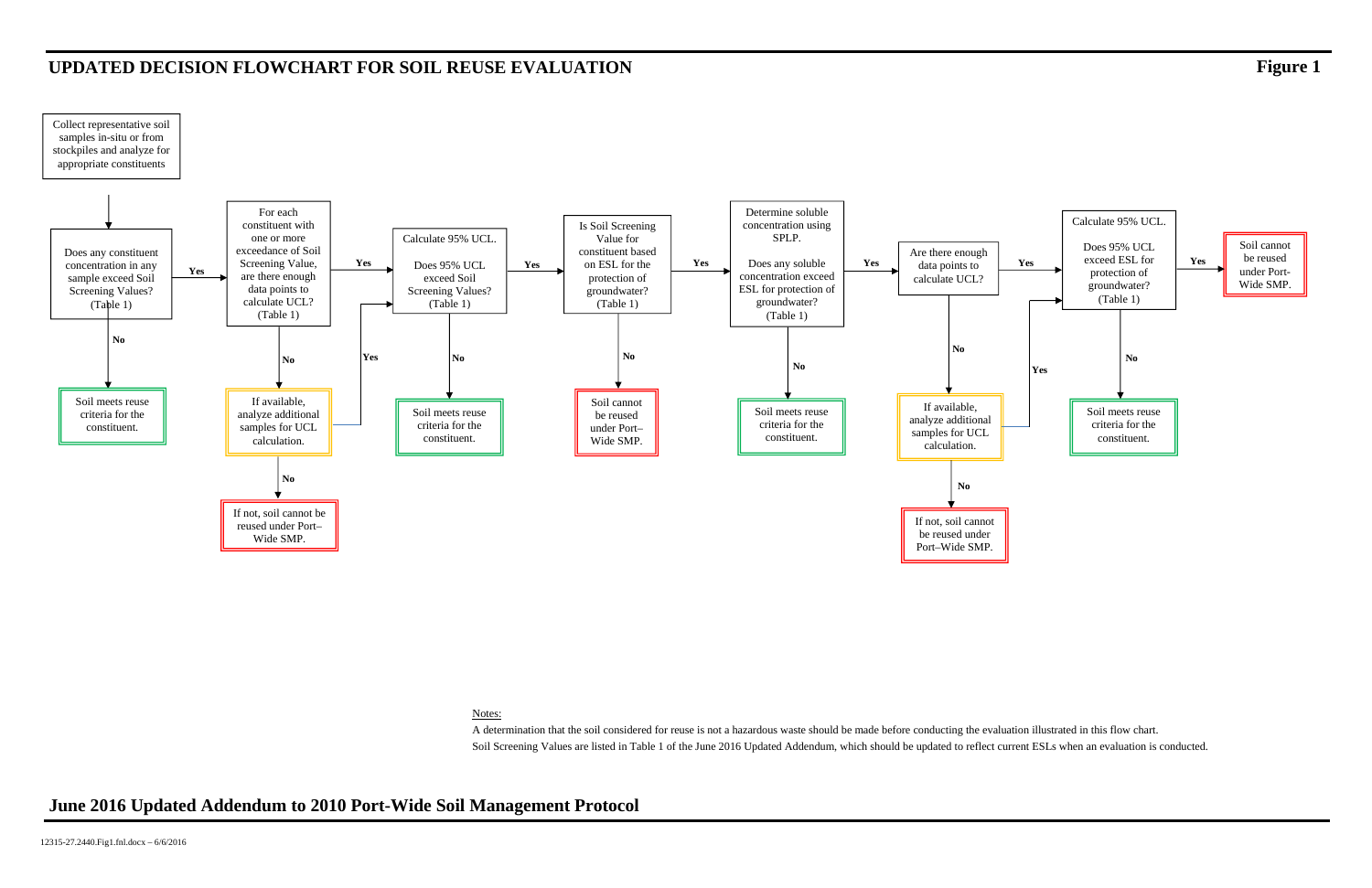# **UPDATED APPENDIX B**

**to 2010 Port‐Wide SMP**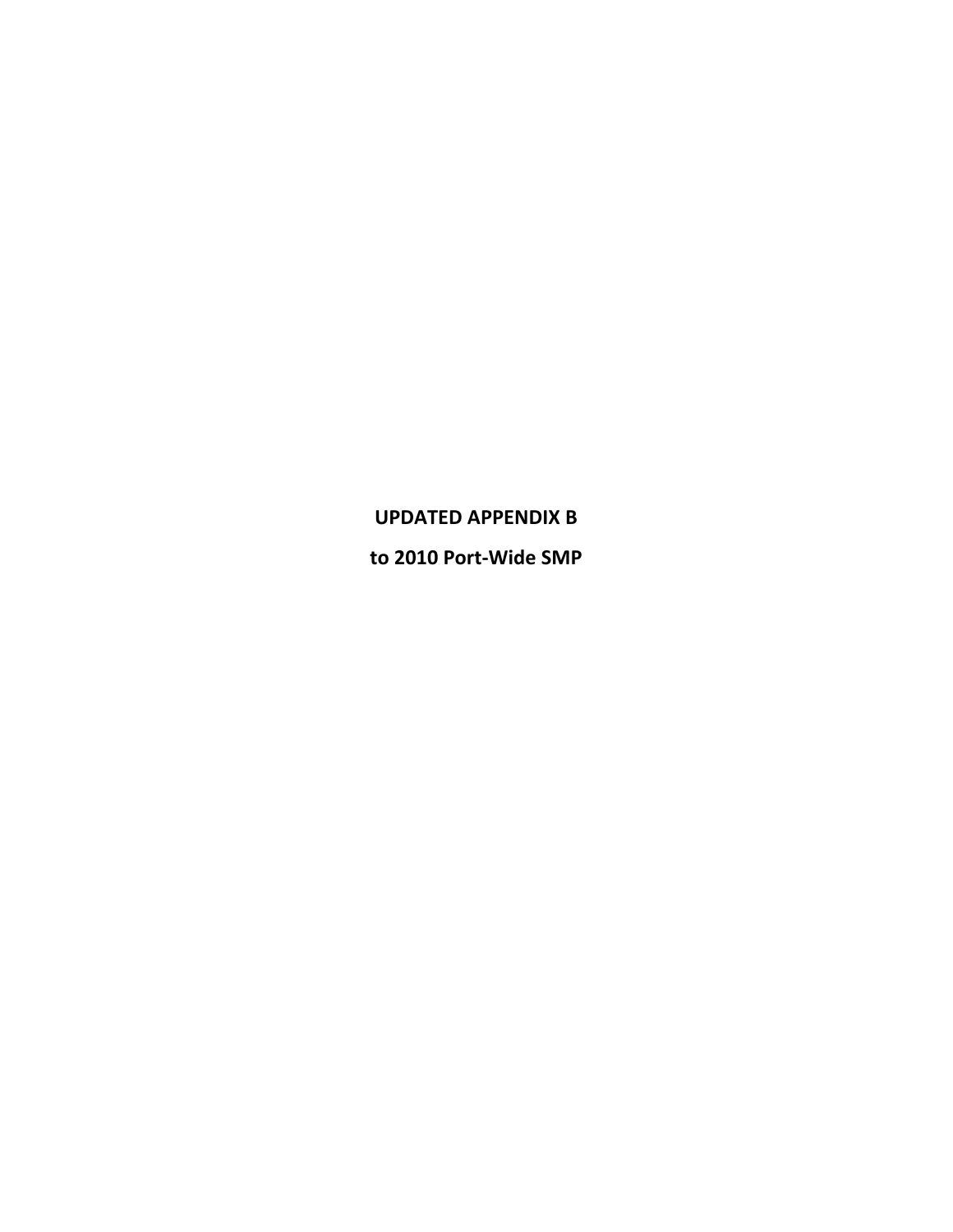

www.epa.gov/research

**EPA** 

## **ProUCL Statistical Support Software for Site Investigation and Evaluation**

#### **Background**

ProUCL is a comprehensive statistical software package initially developed by EPA for computing statistical intervals to respond to concerns at a specific Superfund site. With significant interest, use, and user feedback on the software from the remediation community, EPA has updated the software adding new tools and statistical methods.

EPA regions, states, contractors, and and other stakeholders use ProUCL to establish background levels, determine outliers in data sets, and compare background and site sample data sets for site evaluation and risk assessment.



#### **Function**

ProUCL provides numerous and varied statistical methods and graphical tools to address many environmental sampling and statistical issues.It can be run on environmental data sets with and without nondetect (ND) data samples. Calculating upper statistical limits is a primary function of the software and the graphical analyses offered includes [probability plots,](http://www.itrcweb.org/GSM_TechRegDraft/GWMC-HTML5/Content/GW%20Stats/5%20Methods%20in%20indiv%20Topics/5%201%205%20Probability%20Plots.htm) [histograms,](http://www.itrcweb.org/GSM_TechRegDraft/GWMC-HTML5/Content/GW%20Stats/5%20Methods%20in%20indiv%20Topics/5%201%204%20Histograms.htm) [box](http://www.itrcweb.org/GSM_TechRegDraft/GWMC-HTML5/Content/GW%20Stats/5%20Methods%20in%20indiv%20Topics/5%201%202%20Box%20Plots.htm)  [plots,](http://www.itrcweb.org/GSM_TechRegDraft/GWMC-HTML5/Content/GW%20Stats/5%20Methods%20in%20indiv%20Topics/5%201%202%20Box%20Plots.htm) and line/trend plots. Results for statistical intervals are offered with several options and relevant cautions. Other available tests that may apply to groundwater

monitoring include single and twosample hypotheses tests, ANOVA, regression, trend evaluation, outlier, and goodness-of-fit tests.

#### **Ease of Use**

ProUCL requires no formal background in statistics, but some statistical training is helpful to understand the assumptions and input requirements for statistical tests used in decision making. Input data sets are straightforward, requiring columns of detected values for contaminants and if each value is a detect or a nondetect at the quantitation limit. The user can also add variables to provide grouping data, regression variables, or sample dates. Desired statistical tests can be selected from drop-down menus, and relevant options from subsequent menus. Results from within the program may be exported to an Excel spreadsheet and graphs can be inserted in documents. Data can be evaluated for fit to normal, lognormal, or gamma distributions. Outputs include recommendations, cautions, and cited references.

#### **User Support and Training**

The EPA Site Characterization and Monitoring Technical Support Center (SCMTSC) provides user support for ProUCL when possible. This may include developing or reviewing statistical sampling plans or background/risk numbers for EPA Superfund project managers or technical staff. SCMTSC also provides short term technical support to both internal and external users. The SCMTSC Annual Report documents this support and can provide a snapshot of ProUCL use. The SCMTSC developed and presented webinar training classes through CLU-IN on the use of

ProUCL version 5.0.00 (Sept. 2013) is the most recent update. Users can download the software free of charge from the USEPA Regional Science Program (RSP) webpage [http://www.epa.gov/osp/hstl/tsc/s](http://www.epa.gov/osp/hstl/tsc/software.htm) [oftware.htm](http://www.epa.gov/osp/hstl/tsc/software.htm)

ProUCL. These courses can be viewed at: [http://www.clu](http://www.clu-in.org/conf/tio/ProUCLBasic_030911/)[in.org/conf/tio/ProUCLBasic\\_030911/](http://www.clu-in.org/conf/tio/ProUCLBasic_030911/) and [http://www.clu](http://www.clu-in.org/conf/tio/ProUCLAdv_031611/)[in.org/conf/tio/ProUCLAdv\\_031611/](http://www.clu-in.org/conf/tio/ProUCLAdv_031611/)

Additional training is planned for FY14 dependant on budget considerations.

#### **ProUCL 5.0 Modifications**

SCMTSC updated ProUCL to version 5.0 in September of 2013. ProUCL now includes:

- Windows 8 compatibility
- Updated guidance and support documents
- UCLs/EPCs and Upper Limits/BTVs modules enhancements
- an upper simultaneous limit (USL) statistic

#### **CONTACTS:**

Felicia Barnett, Director SCMTSC - ORD Office of Science Policy; EPA Region 4 404-562-8659 Barnett.felicia@epa.gov

Bill Hagel. Assistant Director SCMTSC - ORD Office of Science Policy EPA Region 3 215-814-3053 hagel.bill@epa.gov

**U.S. Environmental Protection Agency September 2013 1 O.S. Environmental Protection Age**<br>Office of Research and Development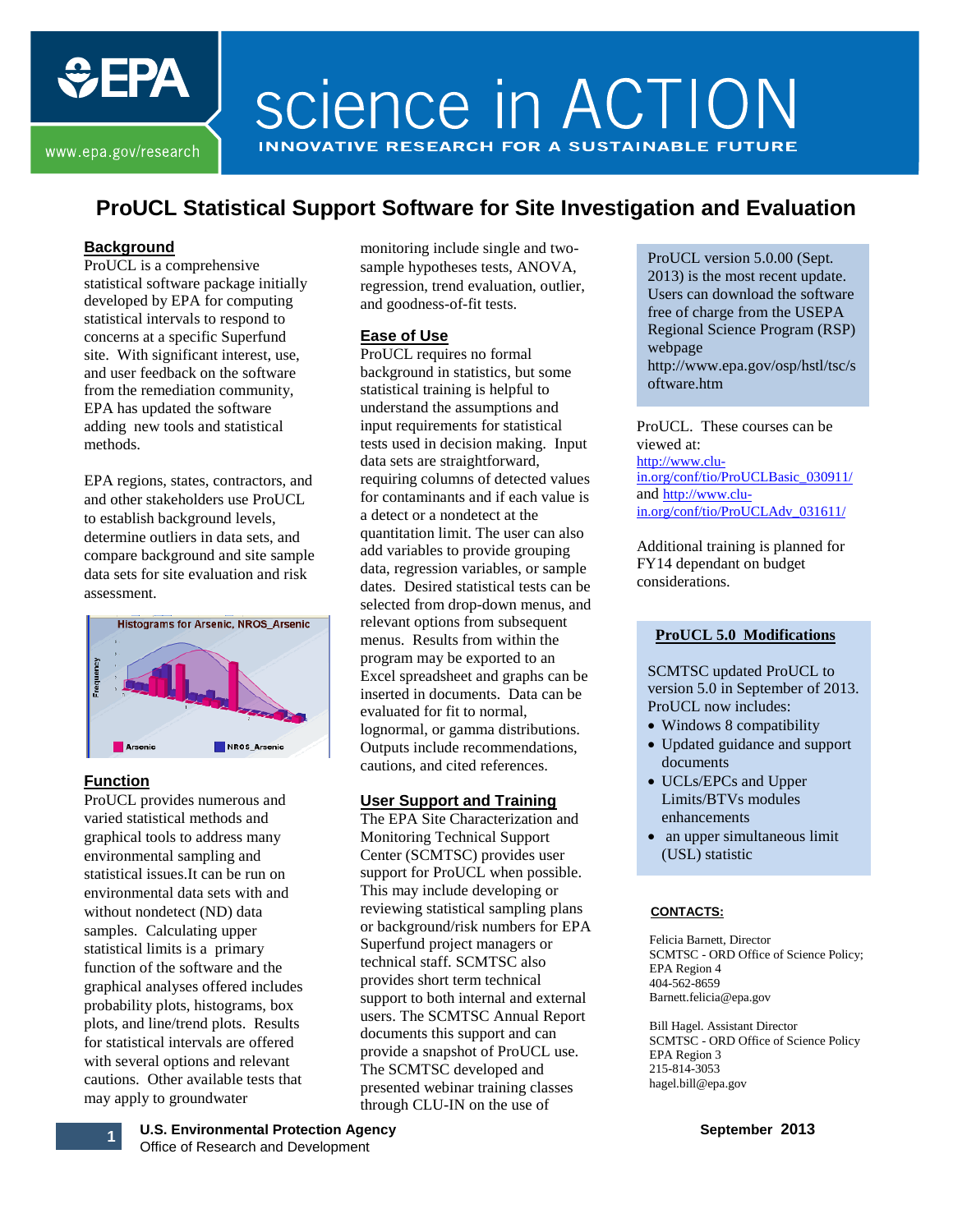# **UPDATED APPENDIX C**

**to 2010 Port‐Wide SMP**